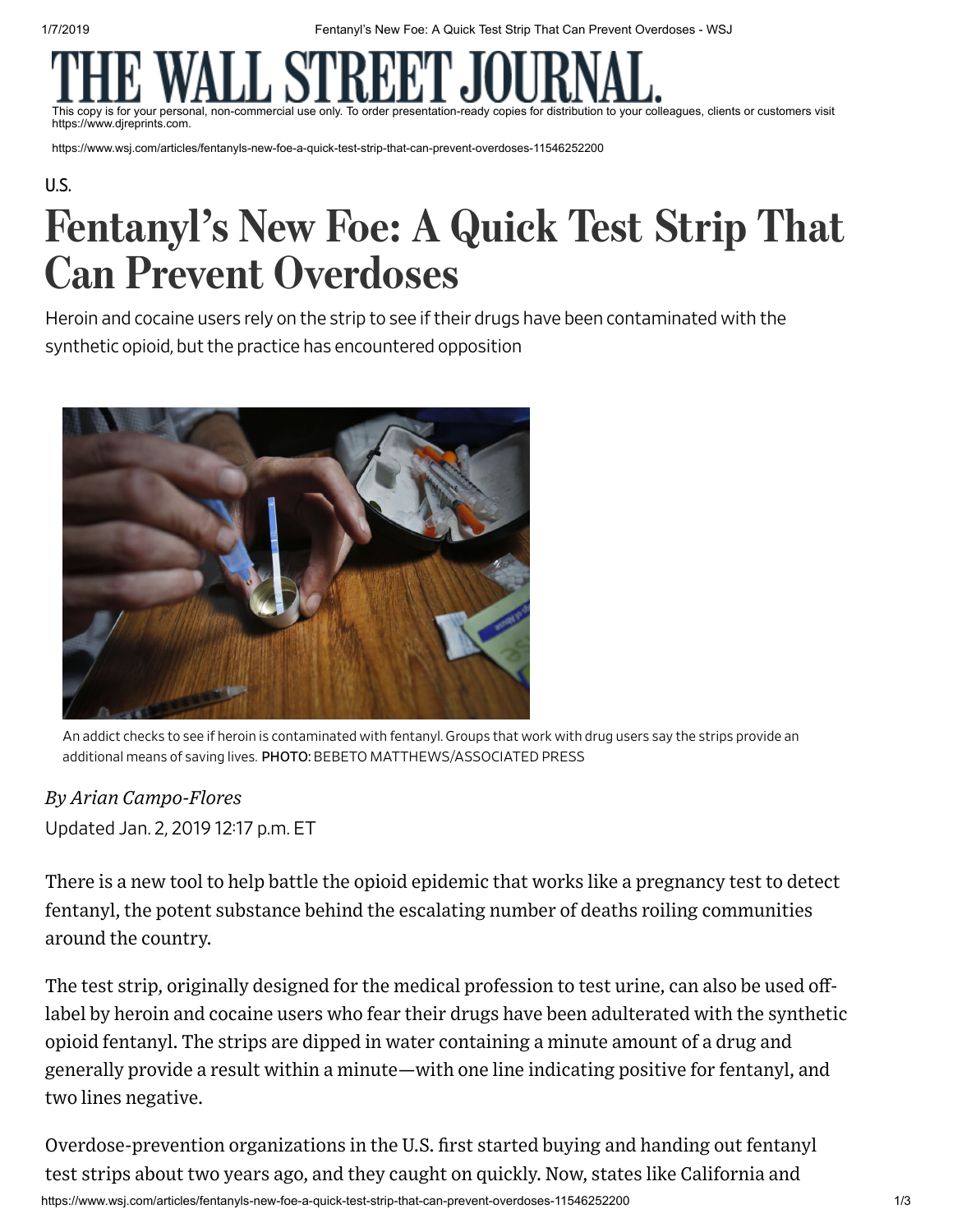Rhode Island and cities such as Baltimore, Philadelphia and Columbus, Ohio, are distributing them, or plan to soon.

"This is an effective way to have people thinking about risks," said Louise Vincent, executive director of the Greensboro, N.C., chapter of the advocacy group Urban Survivors Union, which has been distributing strips since last year. "It's so important to give people as many tools as we can."

The moves have encountered opposition. Elinore McCance-Katz, head of the federal government's Substance Abuse and Mental Health Services Administration, said the approach relied on the flawed premise that drug users would make rational choices. She also said the strips aren't guaranteed 100% accurate.

"We can't afford to create a false sense of security" for users, Dr. [McCance-Katz](https://blog.samhsa.gov/2018/10/03/for-beating-the-opioid-crisis-america-has-better-weapons-than-fentanyl-test-strips?mod=article_inline) wrote on the agency's blog in October. "Let's not rationalize putting tools in place to help them continue their lifestyle more 'safely.' "

Groups that work with drug users say the strips provide an additional means of saving lives, along with distributing overdose-reversal drug naloxone and clean needles. And they create another way to engage users and potentially steer them to treatment programs.

Several studies published this year suggest test strips could alter drug users' behavior. Among a group of users who tested such drugs as cocaine, heroin and prescription painkillers with the strips, half got at least one positive result, according to a study published in November by researchers at Brown University and other institutions. Among those, 45% responded by using smaller amounts of the drug, 42% ingested it more slowly and 36% did a test hit before taking a full dose.

Many of the advocacy organizations use fentanyl test strips made by Canadian biotechnology company BTNX Inc., and their sales have soared in the U.S., reaching 766,000 strips so far this year, compared with 117,000 in 2017, said Chief Executive Iqbal Sunderani. The cost: \$1 a piece.

The company first began selling the strips in 2013 to doctors in Canada, who needed to ensure that patients who were prescribed fentanyl to treat severe pain were taking the medication. Three years later, a supervised drug-injection facility in Vancouver began using the strips to test illicit drugs.

A study published in February by Johns Hopkins Bloomberg School of Public Health found that BTNX strips were highly accurate, detecting fentanyl successfully 96% of the time at one lab